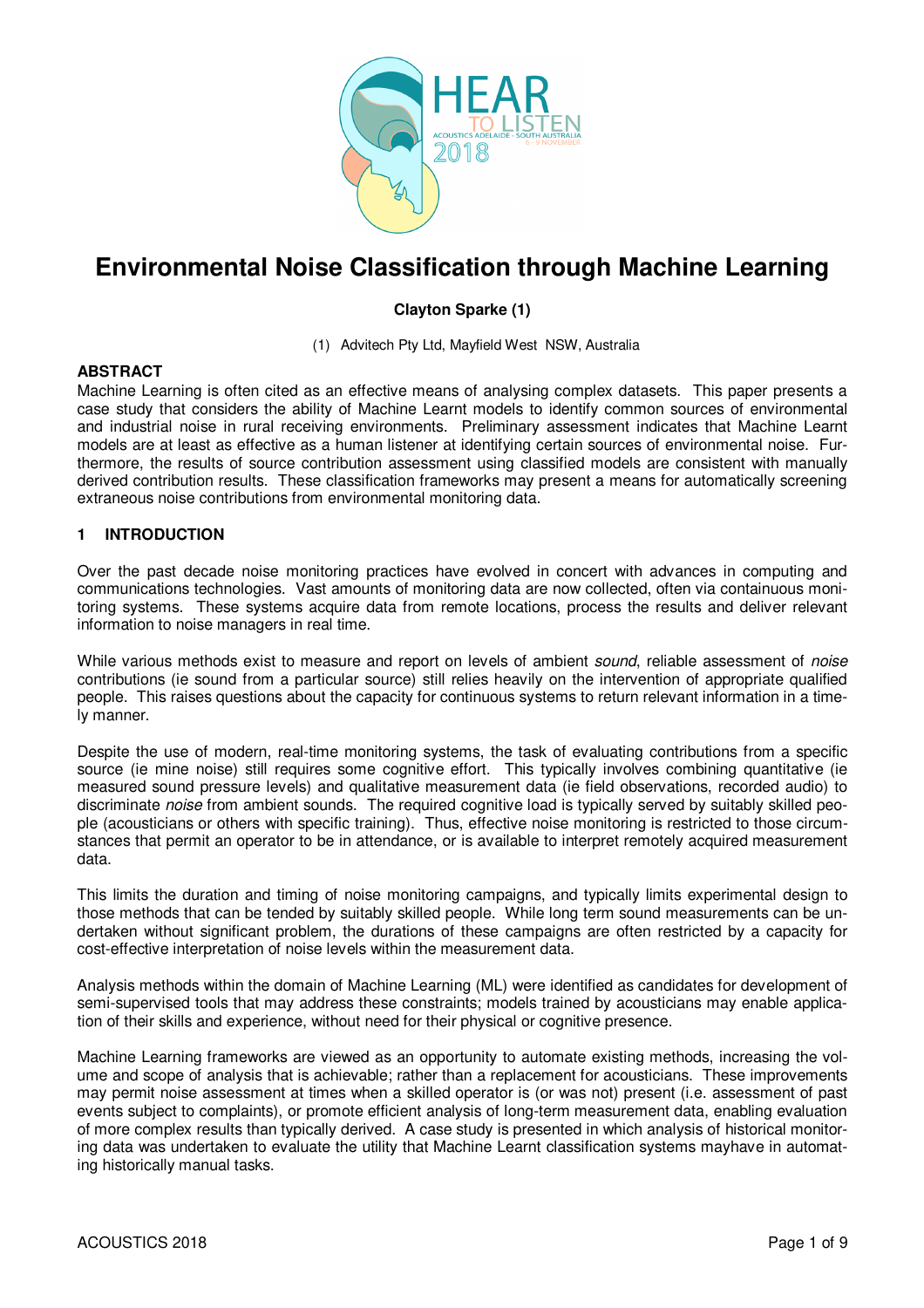

# **2 METHODOLOGY**

An assessment methodology was developed to address 2 broad objectives:

- can ML be used to identify salient noise sources in a manner consistent with the expected response of a human reviewer?; and
- can the same classification data be used to identify and exclude extraneous source contributions, and thus enable contributions from target sources to be quantified?

#### **2.1 Data Preparation**

The case study presents an application of a supervised classification model. Supervised classification methods require the preparation and training of a model; this training process enables a nominated algorithm to map a function between a set of inputs (measurement data) and outputs (a noise source). Two sets of data are required for this process:

- a training set, which is comprised of examples of measurement data from known sources. Each record in the training set is annotated with a tag, identifying the actual source of noise represented by the measurement data;
- a validation set. Fundamentally the same as the training data, but this data is withheld during training. This data (previously unseen by the model) is used to evaluate (validate) the performance of the classifier.

#### **2.1.1 Validation Dataset**

The validation set was prepared through review of historical monitoring data. This review sought to identify a period representative of a typical 24-hour period (comprising day / evening / night) in a receiving environment adjacent to an open cut coal mine. The validation set was manually prepared by reviewing recorded audio and identifying the predominant source of noise at each time step (10 seconds) in the monitoring record.

Following manual classification of salient noise sources at each time step, a method was developed to evaluate mine noise contributions at 15 minute intervals. The objective of this step is to return a result equivalent to the Specific Sound or Rating Level (defined in AS1055.1-1997), or the Component Noise Level (*Queensland Noise Measurement Manual*, 2013). This method simply involved calculating the log-average of any L<sub>Aeq,10second</sub> results that were identified during audio review as mining noise, at 15 minute intervals. This method is considered consistent with techniques routinely cited for removal of extraneous noise in measurement data (NPfI, 2017). The analysis returned a population of assessed L<sub>Amine,15minute</sub> results.

This process also yielded a list of the predominant noise sources active at the assessment location.

#### **2.1.2 Training Dataset**

Review of prior project work was undertaken to identify examples of the predominant noise sources identified during preparation of the validation dataset. These measurement data (with previously documented source identifications) were aggregated to create a training dataset.

#### **2.2 Training the Classification Model**

The model was constructed and trained using Scikit-learn, a library written in the Python programming language. The library provides implementations for a range of machine learning algorithms (Pedegrosa et al, 2011). A series of models were constructed and trained using various classification algorithms. Examples of tested algorithms include: Support Vector Machines (SVM), generalised linear models (logistic regression), decision trees, nearest neighbour algorithms, neural networks and ensemble methods (such as random forest). The accuracy of each algorithm was evaluated, and the best performing models were retained.

Model performance was initially carried out by the common ML method of a train / test split. This process splits the training data into to subsets; the training split (typically 75% of the full training set) is used to train the model, while the remaining 25% (test split) is withheld and used to evaluate the accuracy of the model predictions. Once a preferred alogirthm has been identified, the split is removed and the model trained on 100% of the data.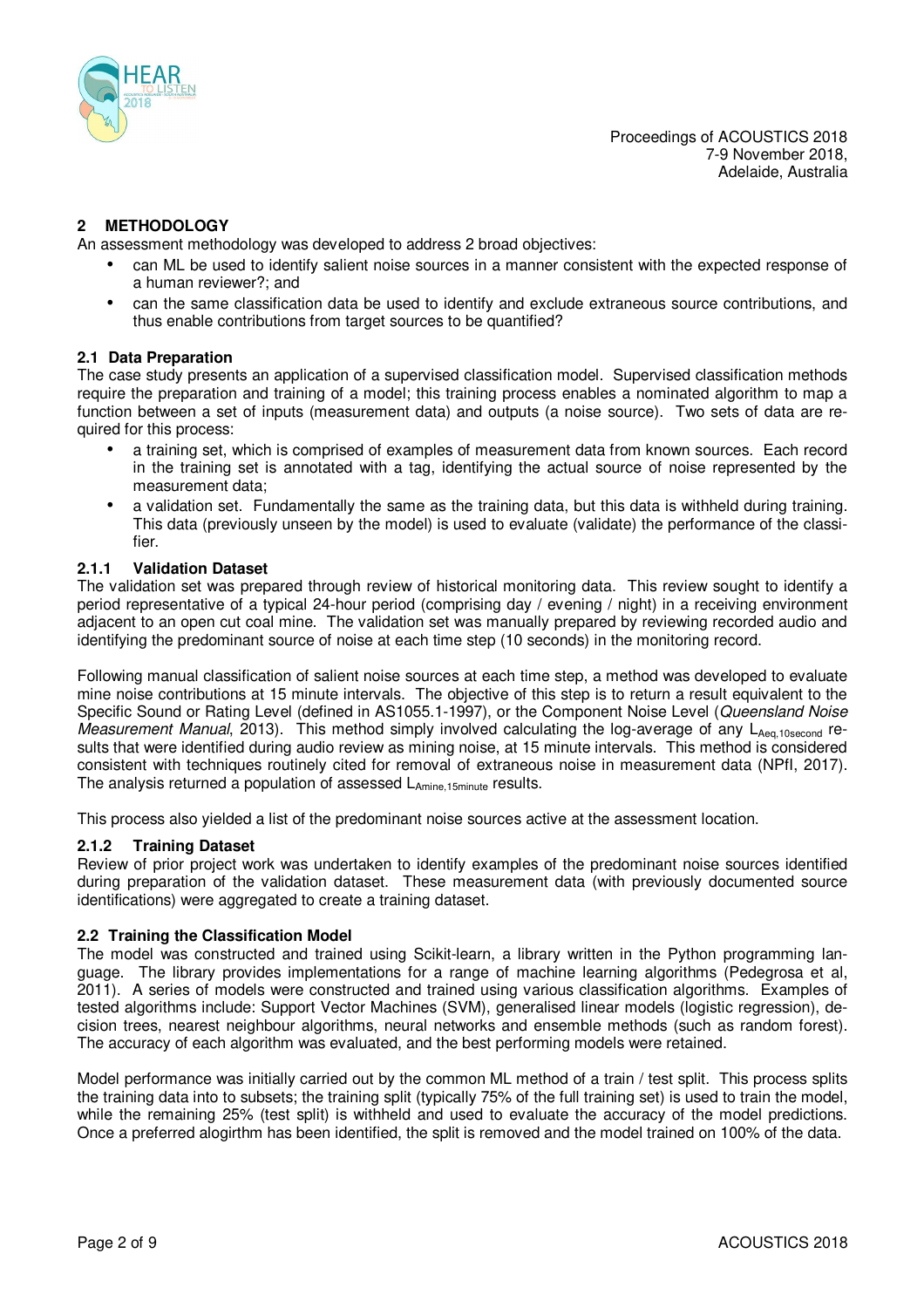

### **2.3 Evaluating Performance**

A functional definition of accuracy is provided to assist in evaluating performance of the classifier in line with the objectives of the case study:

- how frequently does the classifier identify the same type of noise as the manual review process?:
- when the output of the classifier is used to quantify the mine noise contribution (ie  $L_{\text{Amine 15minute}}$ ), is this result consistent with the contribution manually derived by an expert reviewer (ie an acoustician)?

To evaluate performance in this way, the trained classification model was used to predict the salient noise source for each 10s time step in the measurement record of the validation data set. These predictions were compared with the salient sources identified by manual review, and the percentage of matching source identifications reported as the accuracy.

The salient source predictions were then used as inputs to the mine contribution assessment method. The LAmine,15minute contributions returned via the manually and automatically classified processed were brought together for comparison.

# **3 RESULTS**

#### **3.1 Manually Classified Validation Data**

Manual review of the validation dataset identified a mix of mining, transportation and environmental noise sources at the assessment location. All records in the validation data set were identified as being representative of one of 11 noise source types.

Identified source types included: Aircraft (n=148), Birds (n=623), Gusting Wind (n=812), Mine & Birds (n=1,639), Mine Noise (n=2,239), Mixed Environmental (n=497), Mixed Mining & Env (n=353), Road Noise (n=269), Trains (n=1,140), Train & Birds (n=331) and Train Horn (n=15). In some cases it was necessary to identify multiple sources in a single sample (ie Mine & Birds) due to sources occupying different parts of the frequency spectrum.

L<sub>Amine,15minute</sub> results were calculated, and results less than 25dB(A) excluded from further analysis; manual classification of sources in this range was challenging given decreasing signal to noise ratios. Results at these low levels are also less likely to be of interest to the end user of the data. The assessed LAmine,15minute levels ranged between 26dB(A) and 39dB(A), and were present in 53 x 15 minute periods.

#### **3.2 Preparation of Training Data**

The training data set was comprised of approximately 14,000 examples of 10s average 1/3 octave measurement results. The training dataset contained examples representative of sources across the 10 (of the 11) class types identified in the validation data set. No prior examples of Train & Bird noise were available, so the model could not be trained on this source type.

Imbalance was observed in the training data, with obvious bias towards sources of specific interest to the end user (ie the primary target: mine noise). Examples of mine noise dominated the training data (approximately 40% of the dataset). The mixed mining sources (Mixed Mining & Env (20%) and Mine & Birds (approximately 10%)) were reasonably well represented. Examples of transportation noise (trains and road noise) comprised approximately 15%, with the remainder representing the various sources of environmental noise (gusting wind, birds etc).

While model accuracy typically benefits from larger pools of training data, review of the effects of imbalance (Haibo and Garcia, 2009) indicates that models can learn to accuractely classify outputs that are relatively rare within the data domain. The skew between naturally abundant and rare source types is referred to as relative imbalance in the classification problems. This acknowledges that some sources (ie aircraft noise) are intrinsically more rare than other sources (ie train noise).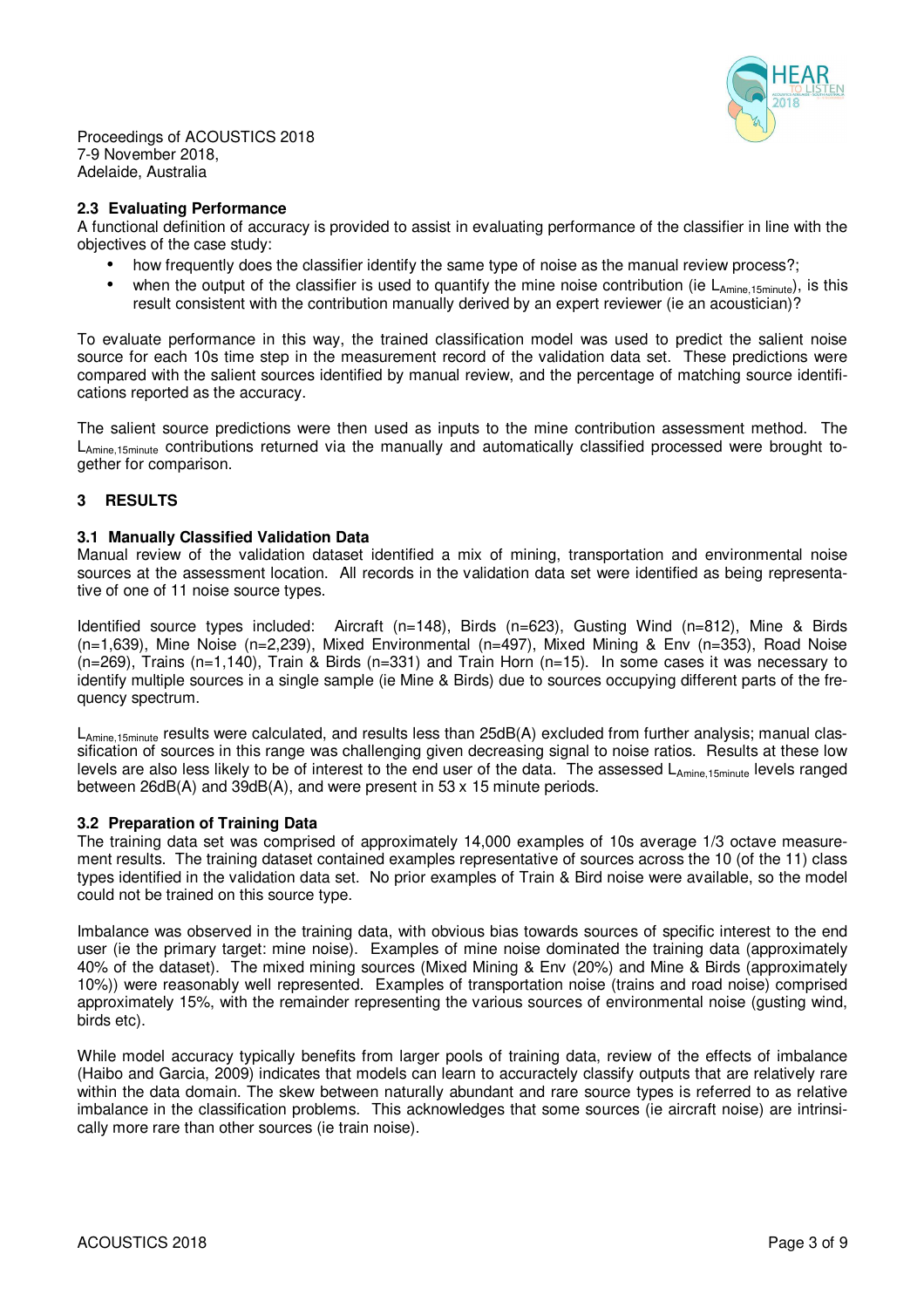

While a well–rounded classifier (that has similar accuracy across abundant and rare sources) would be the ideal outcome for the first objective of the case study, the second objective favours a classifier that has good accuracy on a particular target source. On this basis, and given the effort required to prepare more training data, a decision was made to proceed and acknowledge the imbalance as a potential limitation.

# **3.3 Training the Classification Model**

Several variations of early models were developed to identify the best performing classification algorithms. Preliminary assessment of classifier accuracy was achieved by splitting the training data into training and test subsets. The training subset (approximately 75% of the training data set) was used to train the model, while the remaining 25% (test subset) was used to evaluate the accuracy of the predictions. Following this assessment, the training and test sets were re-merged, and the final model retrained on 100% of the training data.

The kNeighbours algorithm consistently returned the highest performing classifier (F1 score: 92%), and was ultimately adopted for development of the final model. After training, the model was used to make predictions of salient sources for each record in the validation dataset.

### **3.4 Assessment of Classifier Performance**

#### **3.4.1 Agreement Between Model and Manual Classifications**

Comparison of the salient source classifications was undertaken to evaluate whether agreement may be expected between the model and manual classification methods. This analysis is presented in the form of a confusion matrix, provided in Figure 1.

|                                     |                            | Salient Source: Predicted by Classifier |              |       |                     |              |                     |                                 |               |                   |          |            |
|-------------------------------------|----------------------------|-----------------------------------------|--------------|-------|---------------------|--------------|---------------------|---------------------------------|---------------|-------------------|----------|------------|
|                                     |                            | <b>Mine Noise</b>                       | Mine & Birds | Train | <b>Gusting Wind</b> | <b>Birds</b> | Mixed Environmental | Env<br>ಜ<br><b>Mixed Mining</b> | Train & Birds | <b>Road Noise</b> | Aircraft | Train Horn |
| Salient Source: Manually Identified | <b>Mine Noise</b>          | 88%                                     | 0%           | 6%    | 0%                  | 0%           | 0%                  | 0%                              | 0%            | 6%                | 0%       | 0%         |
|                                     | Mine & Birds               | 3%                                      | 82%          | 7%    | 0%                  | 3%           | 1%                  | 2%                              | 0%            | 1%                | 0%       | 0%         |
|                                     | Train                      | 10%                                     | 3%           | 76%   | 1%                  | 0%           | 2%                  | 7%                              | 0%            | 2%                | 0%       | 0%         |
|                                     | <b>Gusting Wind</b>        | 3%                                      | 9%           | 38%   | 18%                 | 0%           | 6%                  | 25%                             | 0%            | 2%                | 0%       | 0%         |
|                                     | <b>Birds</b>               | 12%                                     | 33%          | 3%    | 3%                  | 13%          | 20%                 | 11%                             | 0%            | 6%                | 0%       | 0%         |
|                                     | <b>Mixed Environmental</b> | 17%                                     | 41%          | 3%    | 0%                  | 10%          | 3%                  | 2%                              | 0%            | 24%               | 0%       | 0%         |
|                                     | Mixed Mining & Env         | 26%                                     | 4%           | 3%    | 0%                  | 0%           | 0%                  | 0%                              | 0%            | 67%               | 0%       | 0%         |
|                                     | <b>Train &amp; Birds</b>   | 1%                                      | 28%          | 41%   | 1%                  | 0%           | 4%                  | 24%                             | 0%            | 2%                | 0%       | 0%         |
|                                     | <b>Road Noise</b>          | 14%                                     | 7%           | 9%    | 0%                  | 0%           | 14%                 | 12%                             | 0%            | 44%               | 0%       | 0%         |
|                                     | Aircraft                   | 37%                                     | 16%          | 12%   | 0%                  | 19%          | 3%                  | 3%                              | 0%            | 9%                | 1%       | 0%         |
|                                     | <b>Train Horn</b>          | 13%                                     | 13%          | 60%   | 0%                  | 0%           | 7%                  | 7%                              | 0%            | 0%                | 0%       | 0%         |

Source (Clayton Sparke, 2018)

Figure 1: Comparison of sources identified by the model and manual classification

The confusion matrix aids in evaluating the performance of the model by source type (rather than overall average accuracies). Results read along the diagonal of the matrix represent the proportion of agreement between the model and manually classified sources. Other results represent the proportion of misclassified data, and the source type to which is was incorrectly attributed. For example, the matrix shows that the model correctly classified Mine Noise (ie agreed with manuall classification) in 88% of cases; where misclassified, Mine Noise was incorrectly identified as either Road Noise (6% of cases) or Train noise (6%).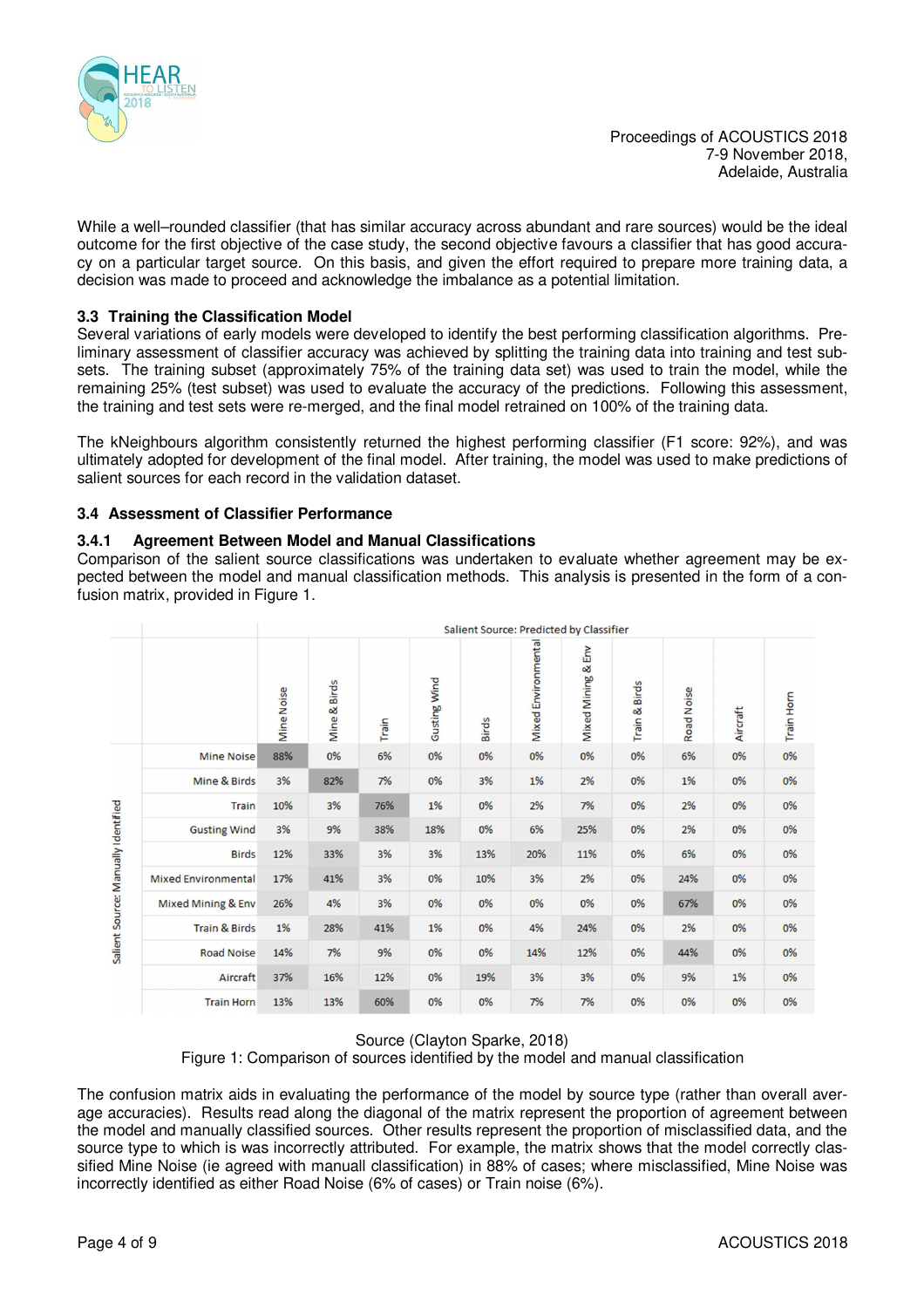

This presentation method allows for some interpretation of whether the classifier may fail in a material way; this is discussed in terms of the classifier performance on Mixed Mining & Env noise. During manual classification, this source type was identified where a mix of environmental (typically bird or road) noise occupied the foreground, with background (but audible) contributions from mining sources.

While the classifer performs quite poorly in identifying the Mixed Mining & Env source type, it did identify the measurement data as representative of either mine noise, road noise or birds in 97% of cases. Thus, while failing to correctly match with the manually identified source, these results suggest the classifier has learned the features representative of those individual sources that comprise the mixed source types.

Further analysis presented in Figure 2 explores the relationship between size of the training data set and classifier performance for each source type. When results for 'mixed' (and extremely poorly performing (<5% agreement)) classes are excluded, analysis suggests correlation between the accuracy of the classifier and size of the training data set. Thus, while some source types (such as aircraft noise or train horns) may be naturally rare, the performance of the classifier may be improved by training the model on more examples of these source types.



Source (Clayton Sparke, 2018)

Figure 2: Comparison of sources identified by the model and manual classification

Despite the relatively poor performance for some source types, good agreement (>80%) was observed for source types that are likely to be of particular interest for users of this application. While influenced by the type and complexity of the noise source under review, work on human classification (Piczak, 2015) suggests that an average classification accuracy of 80% may represent a reasonable benchmark for environmental sounds. On this basis, the classification model may be performing similarly to a human observer.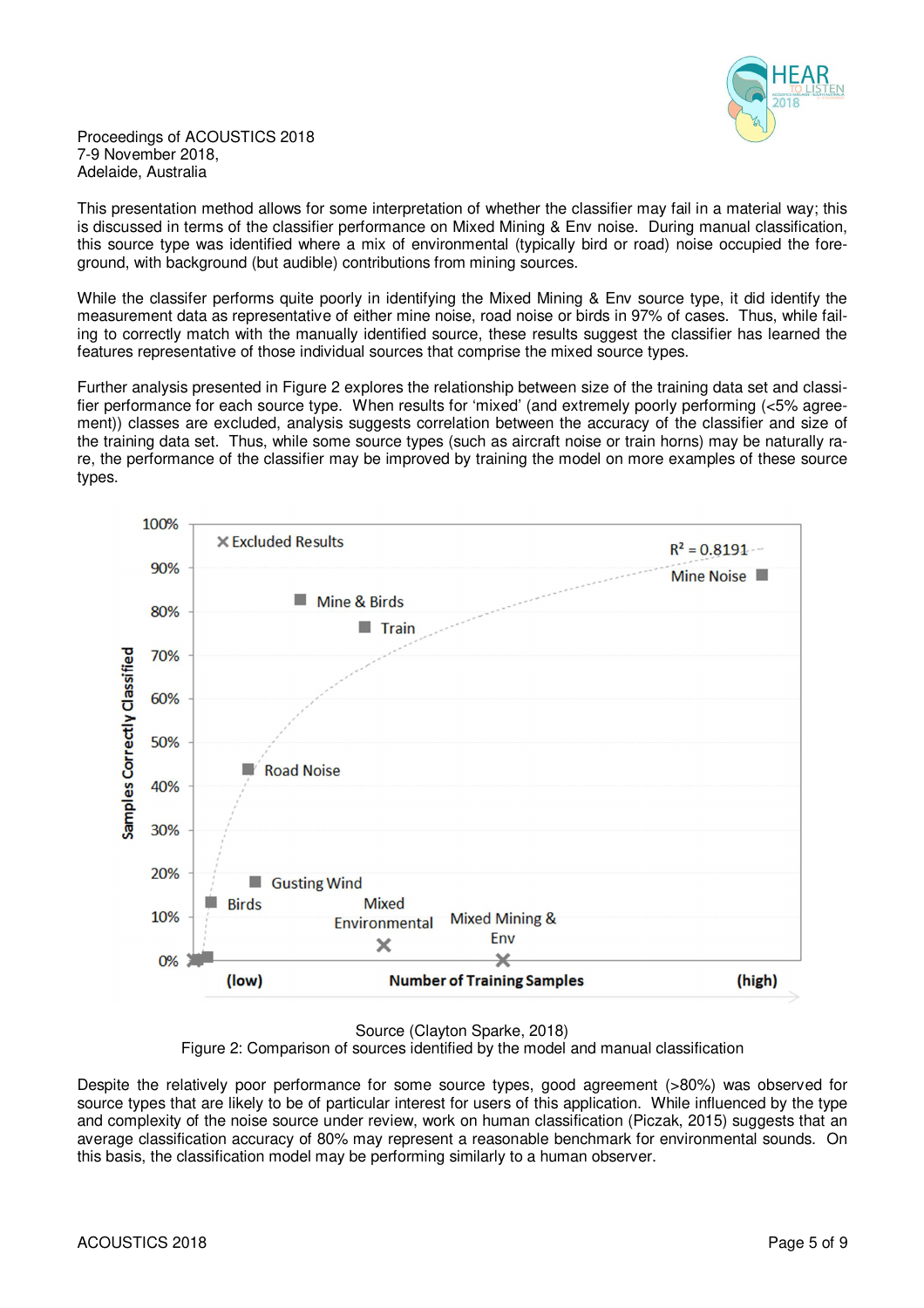

# **3.4.2 Agreement Between Model and Manual Classifications**

Further analysis evaluates whether the classification data may be used to quantify contributions from target sources. While the accuracy of salient source classification was variable, the classifier performed relatively well on the target source (mine noise). Analysis involved comparison of LAmine,15minute results derived from the model classifications and manual assessment. The results are presented in Table 1.

Table 1: Difference between evaluated mine noise contributions: model and manually classified data

| Difference in Assessed   | Proportion of |  |  |  |  |
|--------------------------|---------------|--|--|--|--|
| Mine Contribution, dB(A) | Data (n=53)   |  |  |  |  |
|                          | 23%           |  |  |  |  |
| $+/-1$                   | 68%           |  |  |  |  |
| $+/-2$                   | 87%           |  |  |  |  |
| $+/-3$                   | 94%           |  |  |  |  |
| $+/-4$                   | 100%          |  |  |  |  |
| $+/-5$                   | 100%          |  |  |  |  |

While some differences were observed, analysis indicates more than half of results derived from the model classifications were +/-1dB(A) of the manually assessed result; almost 95% of results were within 3dB(A).

While formal benchmarks for accuracy of this task have not been not identified within the literature, the results are consistent with reported uncertainties in other aspects of environmental noise assessment. Bies and Hansen (2009) suggest that outdoor sound propogation is predictable within +/-3dB. Kerry and Waddington (2005) cite results indicating that the repeatability of measured noise levels (assessment of the same source repeated at short intervals using the same equipment by the sample operator) may lie in the range +/-1dB (at 95% confidence level). The same authors indicate that reproducibility of results (assessment of the same source using the same method applied by different operators) may be associated with uncertainties of +/-3-4dB.



Source (Clayton Sparke, 2018) Figure 3: Comparison of sources identified by the model and manual classification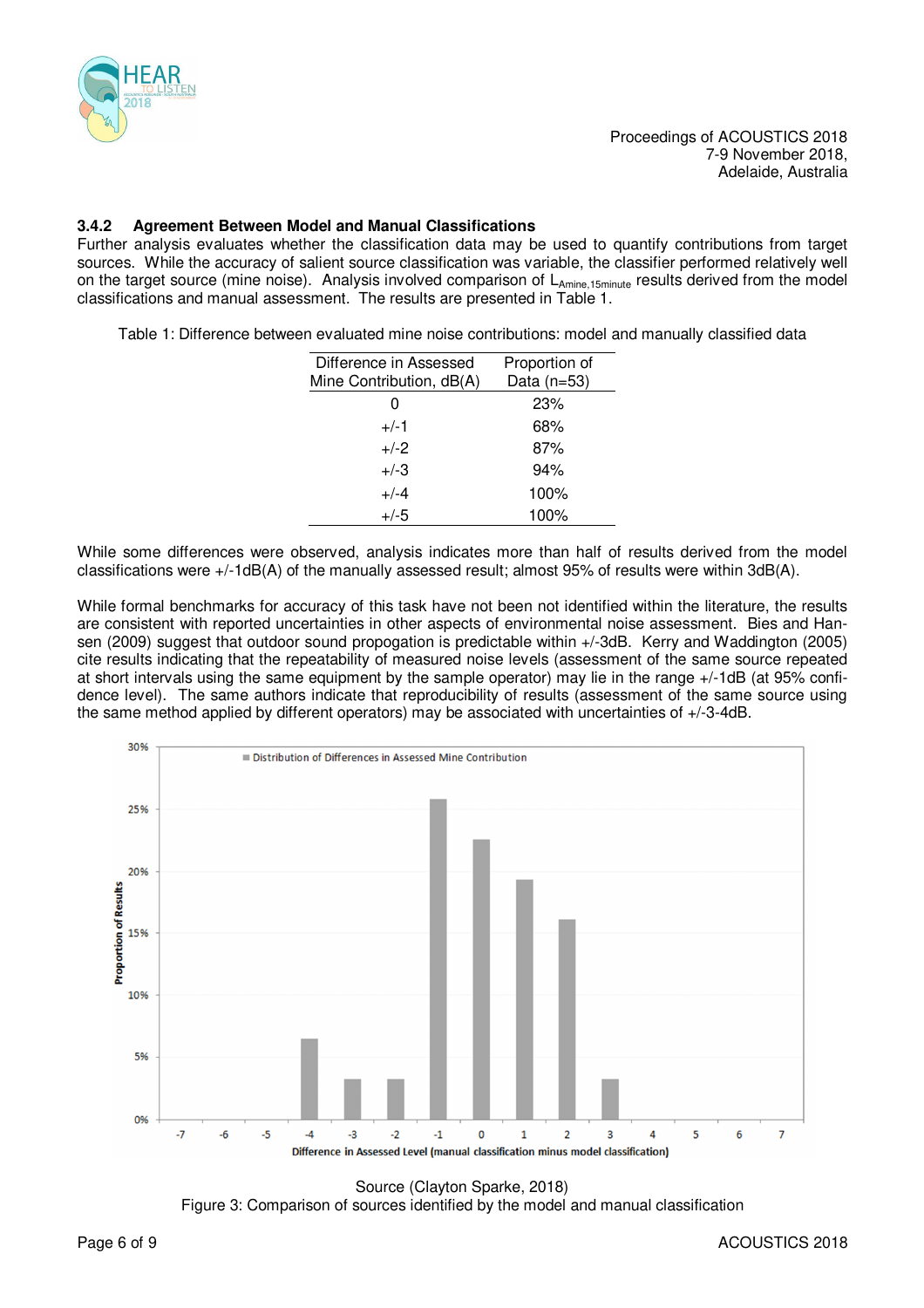

Finally, Figure 4 offers a direct comparison of mine noise contributions, evaluated using three different methods. The LAeq<630Hz series applies a low pass filter to measurement data, in an effort to exclude extraneous environmental noise contributions and thus resolve underlying lower frequency contributions (such as mine noise). The potential benefits of lowpass filters (such as the  $L_{Aea<630Hz}$ ) have been previously demonstrated with regards to mining noise management (Parnell, 2015). Notwithstanding, these descriptors may also to respond to other sources of ambient low frequency noise such as road traffic, aircraft noise, trains, livestock and barking dogs.

The other series presented on the chart (Predictive Model Assessment and Manual Contribution Assessment) show the evaluated mining noise contributions at 15 minute intervals. While difference are observed, the results indicate that the manually classified and modelled classified results appear to follow a similar trend. The agreement between manually and model classified results differs over the course of the day; assessment suggests that agreement improves when exposed to less 'noisy' data (ie periods with fewer active sources), typically observed during the evening and night.



**SentineX Noise Monitoring** 

Source (Clayton Sparke, 2018) Figure 4: Comparison of sources identified by the model and manual classification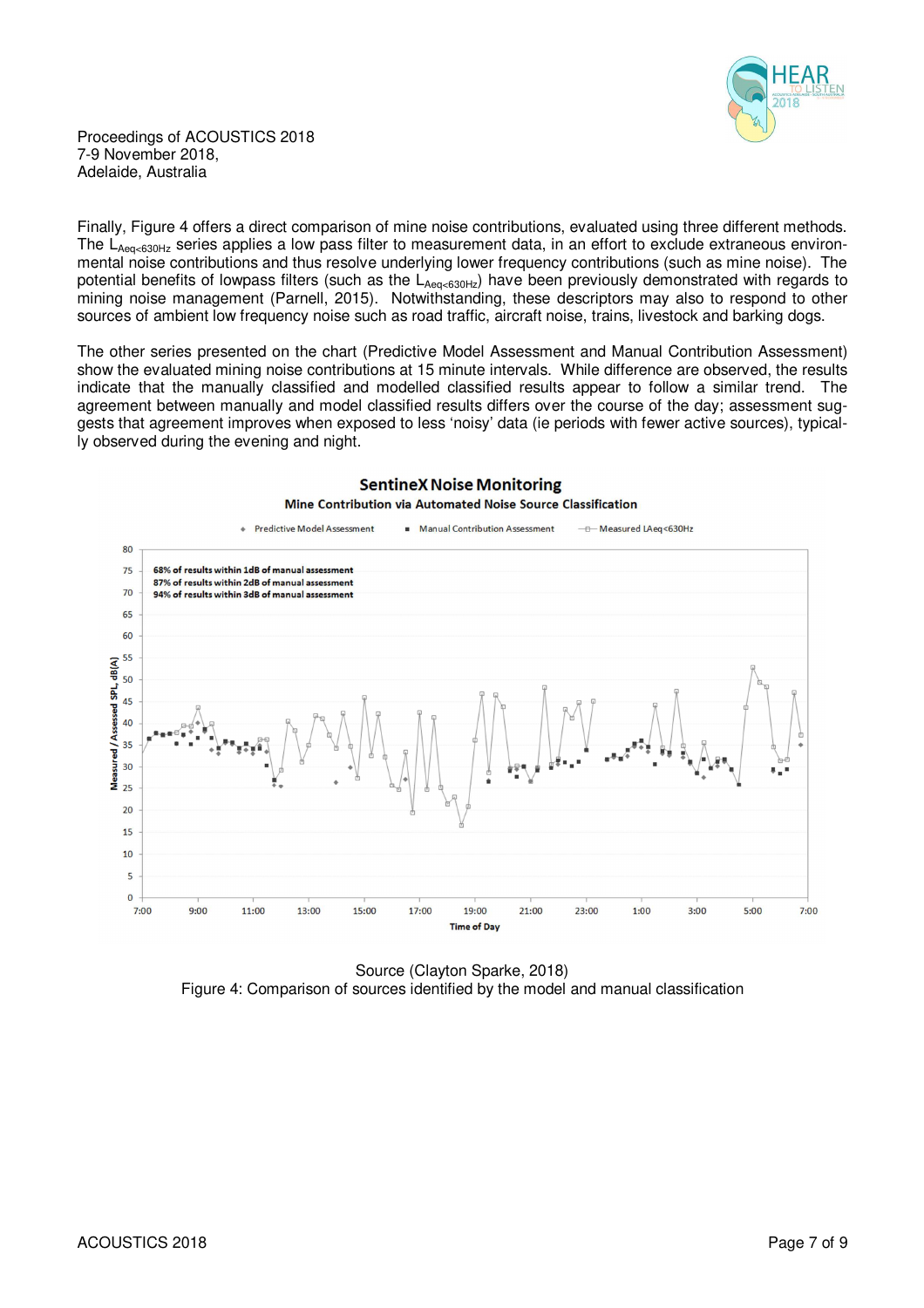

# **4 CONCLUSIONS**

A case study was presented to explore the potential utility of Machine Learning in environmental noise monitoring. An assessment methodology was developed to address the following questions:

- 1. Can ML be used to identify salient noise sources in a manner consistent with the expected response of a human reviewer?;
- 2. Can the same classification data be used to identify and exclude extraneous source contributions, and thus enable contributions from target sources to be quantified?

Results suggest that Machine Learning processes can be used effectively in the training of classification models. While the evaluated classification model clearly performs better on a subset of source types, analysis suggests that improvements would be available by refining methods used to train the model. This is expected to lead to the creation of more robust models, capable of higher accuracy across more source types.

The model was shown to express recall accuracies comparable with that of a typical human listener, for those sources targeted by the classification framework. On this basis, the assessed classifier is considered reasonably successful at replicating the response of a human reviewer when exposed to mine and train noise.

This finding is supported by the assessment of mine noise contributions. Comparison of methods indicates the classification model typically evaluated the mining noise contribution within 3dB(A) of the level manually derived by a skilled operator. Furthermore, better correlation was observed between the mine noise contributions derived from some form of salient noise identification (whether modelled or manual), than contributions evauated by lowpass filtering alone.

These findings suggest that further efforts to automate data classification are likely to be worthwhile, given the potential for classification models to return results consistent with the observations of a skilled operator. These classification frameworks may present a means for automatically screening extraneous noise contributions from environmental monitoring data. Several benefits may flow, including:

- reduction of the manual assessment burden, allowing skilled labour resources to be re-invested in more complex aspects of noise management;
- the return of consistent assessment. Exposed to the same input data, the classification model should always return the same prediction of sound class. This may reduce some uncertainty associated with different observers making different interpreations of salient noise sources;
- the ability for classification models to operate continuously, free of the of external factors such as fatigue.

The ability to effectively quantify contributions from a target source within a complex ambient noise environment will be of significant significant advantage to noise managers, and maximise the utility of continuous envionmental noise monitoring.

# **FURTHER WORK**

This paper presents limited assessment of factors that may improve the performance of classification models. A thorough assessment of key factors influencing classifier performance is beyond the scope of this paper, and will form the focus of future work. Future assessment may consider factors such as training data preparation, size and balance of training data sets, transferability of classifiers, selection of classification algorithms, tuning of hyper-parameters and integration of non-acoustic (ie meteorological) monitoring data into the classification domain.